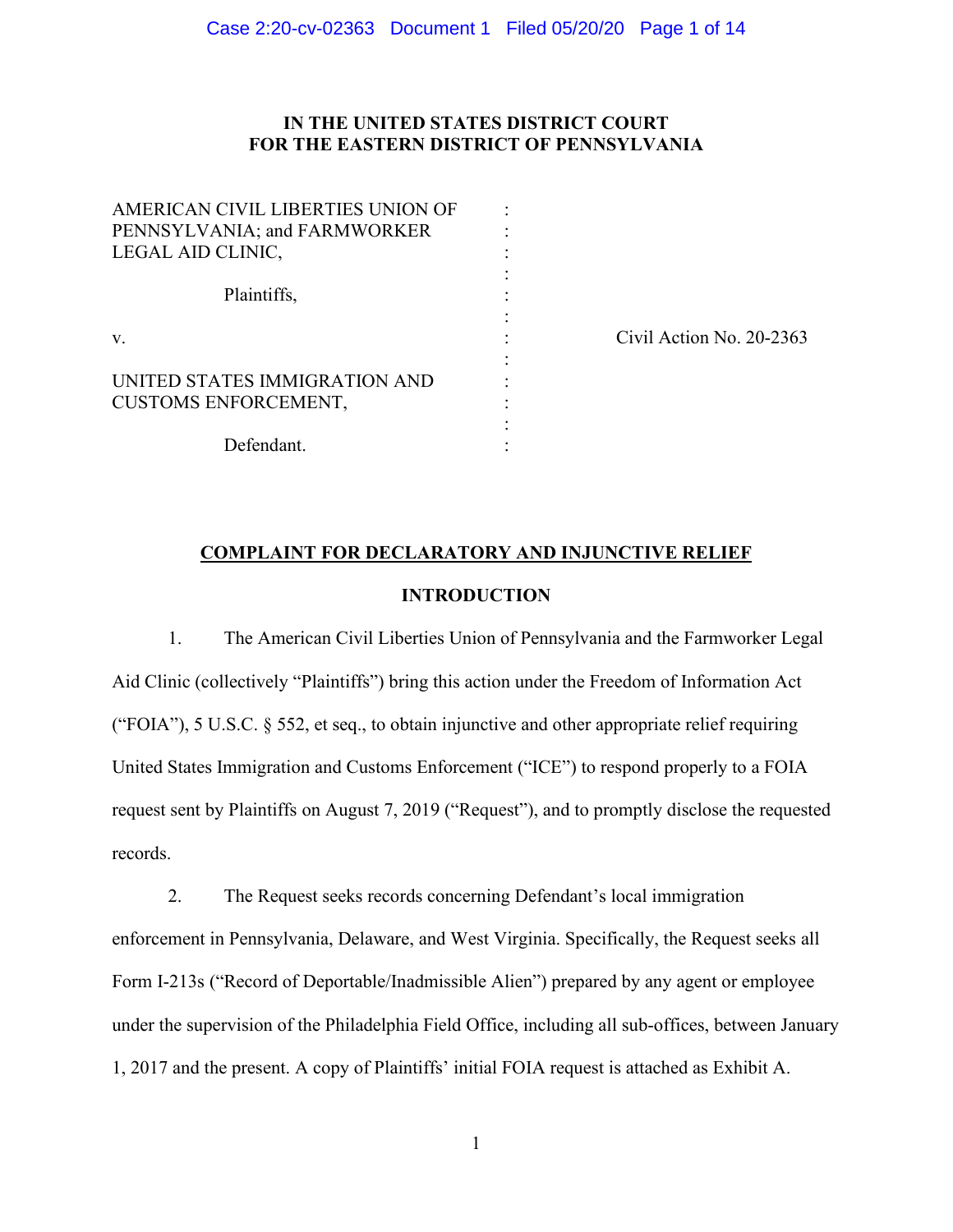## Case 2:20-cv-02363 Document 1 Filed 05/20/20 Page 2 of 14

3. The requested records contain information of great public importance, especially in light of Defendant's aggressive enforcement actions under the current presidential administration. Increased immigration enforcement and the fear of deportation has deterred many immigrants from reporting crimes, participating in court proceedings, seeking necessary health care, attending church, or even traveling to the grocery store to purchase food.<sup>[1](#page-1-0)</sup> The public has a right to know about the Defendant's local enforcement operations, including their tactics and how they conduct collateral arrests.

4. This action is necessary because it has been eight months since the Plaintiffs submitted their initial Request. Despite Defendant having had multiple opportunities to comply with the Freedom of Information Act, Defendant has repeatedly failed to comply with their responsibilities under FOIA.

### **JURISDICTION AND VENUE**

5. This Court has subject matter jurisdiction over this action and personal jurisdiction over the parties pursuant to 5 U.S.C.  $\S$   $\S$  552(a)(4)(B) and (6)(E)(iii). This court also has jurisdiction pursuant to 28 U.S.C. §§ 1331 and 1346(a)(2).

6. Venue in the Eastern District of Pennsylvania is proper under 5 U.S.C. § 552(a)(4)(B) because the Plaintiffs' principal place of business is in the District and a substantial portion of the withheld records relate to immigration enforcement in Pennsylvania. For the same reasons, venue is also proper under 28 U.S.C. §§ 1391(e) and 1402(a).

<span id="page-1-0"></span><sup>1</sup> *See*, *e.g.*, *New ACLU Report Shows Fear of Deportation is Deterring Immigrants from Reporting Crimes*, Am. Civil Liberties Union (May 3, 2018), https://www.aclu.org/press-releases/new-aclu-report-shows-fear-deportationdeterring-immigrants-reporting-crimes; Vivian Yee, *Immigrants Hide, Fearing Capture on 'Any Corner,'* N.Y. TIMES (Feb. 22, 2017), https://www.nytimes.com/2017/02/22/us/immigrants-deportation-fears.html; Erica Hellerstein, *In Santa Cruz County, a Clandestine Food Bank Draws Hundreds of Farmworkers*, MERCURY NEWS (Aug. 24, 2019), https://www.mercurynews.com/2019/08/24/californias-underground-food-bank/.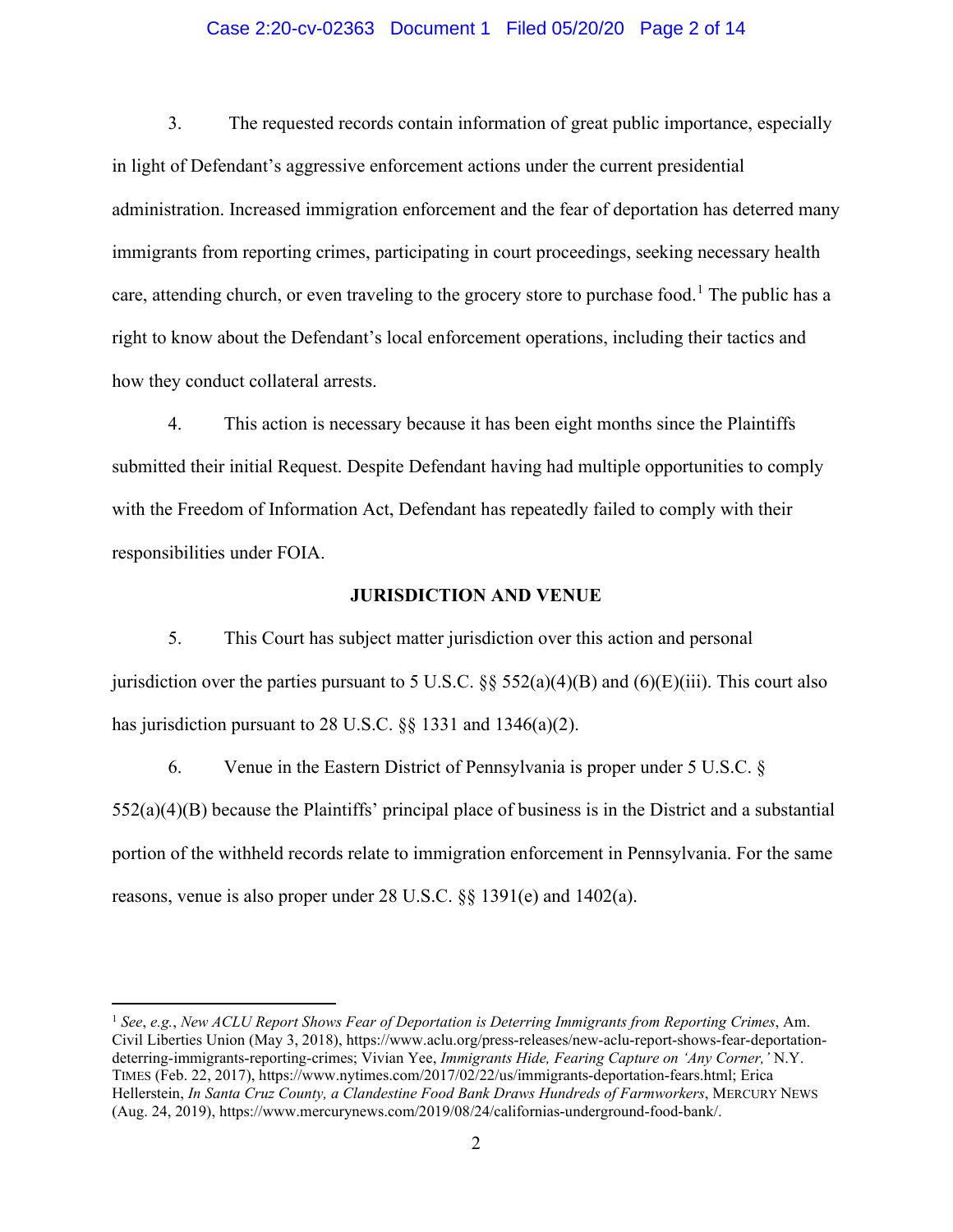#### **PARTIES**

7. Plaintiff American Civil Liberties Union of Pennsylvania ("ACLU-PA") is a nonprofit 501(c)(3) organization that provides legal representation free of charge to individuals and organizations in civil rights and civil liberties cases and works to advance civil rights and civil liberties' protections through various forms of advocacy and public education across the Commonwealth. ACLU-PA has offices in Philadelphia, Harrisburg, and Pittsburgh.

8. Plaintiff Farmworker Legal Aid Clinic ("FLAC") is a law school clinical program located within the Villanova University Charles Widger School of Law. FLAC provides free legal representation to low wage immigrant workers and their families who live and work throughout Pennsylvania. Along with representing low-income workers, FLAC provides legal support for organizations working to empower immigrant workers and end the systematic injustices impacting immigrant communities.

9. Defendant ICE is a sub-agency within the Department of Homeland Security ("DHS"). ICE is an "agency" within the meaning of 5 U.S.C.  $\S$  552(f)(1). ICE has possession, custody, and control over the records requested by Plaintiffs.

#### **FACTS**

#### **I. Public Concern with Defendant's Immigration Enforcement**

10. The Request arises from widespread public interest in civil immigration enforcement in Pennsylvania since 2017. The current administration greatly expanded civil immigration enforcement through an executive order issued in January 2017 and a DHS memorandum issued in February 2017. The executive order expanded enforcement priorities so extensively that, while it did not purport to eliminate all enforcement priorities, it effectively did. This order, coupled with the DHS memorandum that rescinded prior guidelines authorizing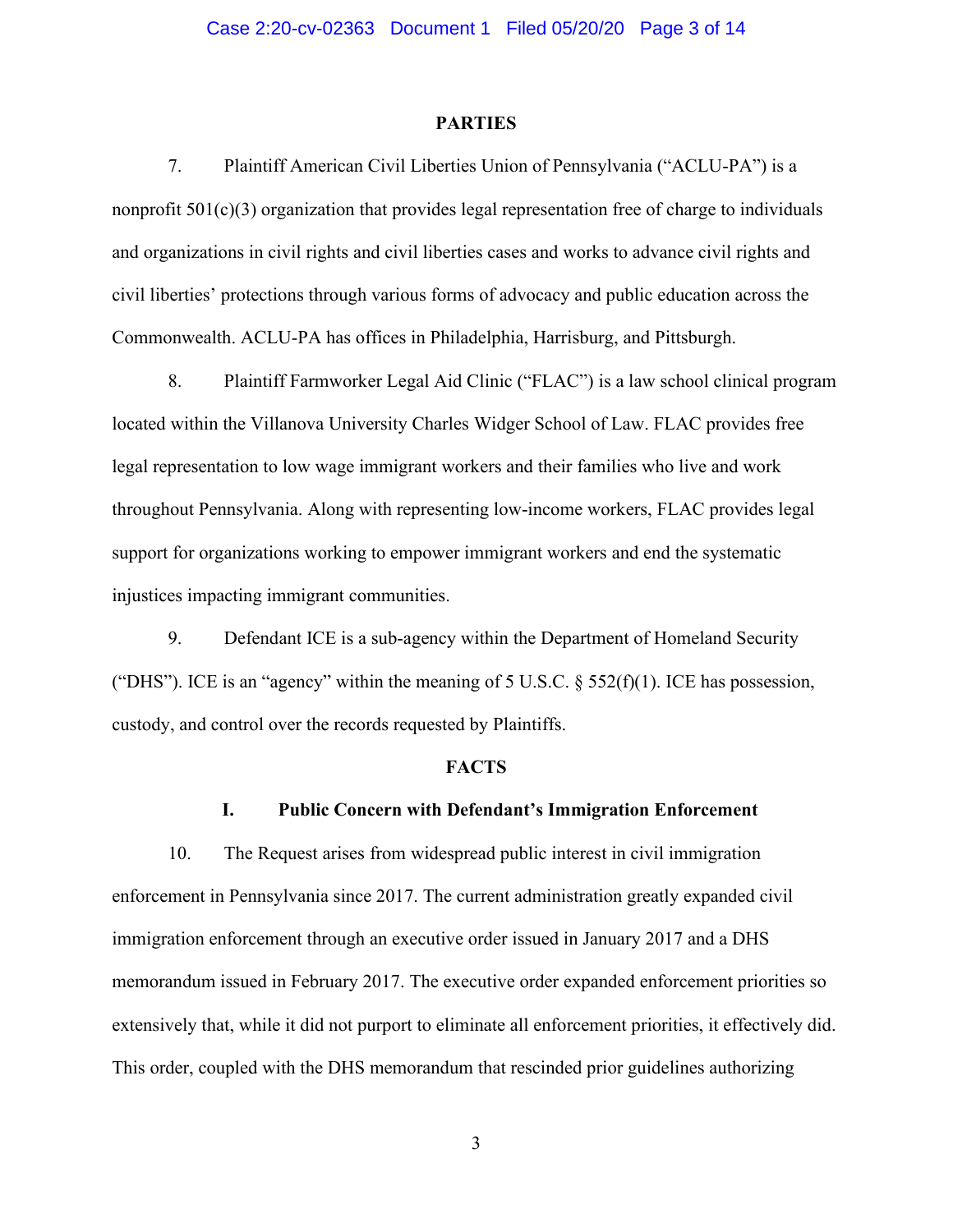### Case 2:20-cv-02363 Document 1 Filed 05/20/20 Page 4 of 14

immigration officers to exercise discretion and not detain or seek removal in particular circumstances, has empowered ICE to arrest individuals at a much higher rate while also intensifying its tactics in conducting arrests.

11. After these orders, the Philadelphia Field Office, which oversees civil immigration enforcement for Pennsylvania, Delaware and West Virginia, ramped up its enforcement efforts. [2](#page-3-0) Although Pennsylvania's undocumented population ranked sixteenth in the country in 2017, the Philadelphia regional ICE office arrested more immigrants without criminal convictions than any of the other twenty-three ICE offices in the United States.<sup>[3](#page-3-1)</sup> Moreover, in 2017, data revealed that 64% of the immigrants that ICE arrested in Pennsylvania, West Virginia, and Delaware, had no criminal convictions, compared to 38% in the country as a whole.<sup>[4](#page-3-2)</sup>

12. According to the Transactional Records Access Clearinghouse ("TRAC"), an online source that offers "comprehensive, independent and nonpartisan information about U.S. federal immigration enforcement," there were a total of 3,003 arrests in 2016, 4,137 arrests in all of 2017 and 2,99[5](#page-3-3) arrests just from January 2018 to May 2018 in Pennsylvania.<sup>5</sup>

13. This increase in the volume and scope of the Philadelphia Field Office's enforcement activities has been the subject of numerous reports by local and national news outlets.<sup>[6](#page-3-4)</sup>

<span id="page-3-0"></span><sup>2</sup> Deborah Sontag & Dale Russakoff, *In Pennsylvania, It's Open Season on Undocumented Immigrants*, PROPUBLICA (Apr. 12, 2018), https://www.propublica.org/article/pennsylvania-ice-undocumented-immigrantsimmigration-enforcement.

<span id="page-3-2"></span><span id="page-3-1"></span> $\frac{3}{4}$  *Id*.

<span id="page-3-3"></span><sup>&</sup>lt;sup>5</sup> *Immigration and Customs Enforcement Arrests ICE Data through May 2018*, TRAC Reports, Inc., https://trac.syr.edu/phptools/immigration/arrest/ (last accessed Feb. 10, 2020).

<span id="page-3-4"></span><sup>6</sup> *See*, *e.g.*, Deborah Sontag & Dale Russakoff, *In Pennsylvania, It's Open Season on Undocumented Immigrants*, PROPUBLICA (Apr. 12, 2018), https://www.propublica.org/article/pennsylvania-ice-undocumented-immigrantsimmigration-enforcement; Brian X. McCrone, *ICE Targets Van Full of Workers in Reading, Berks County, Detaining Numerous Undocumented Immigrants,* NBC10 (Apr. 7, 2017),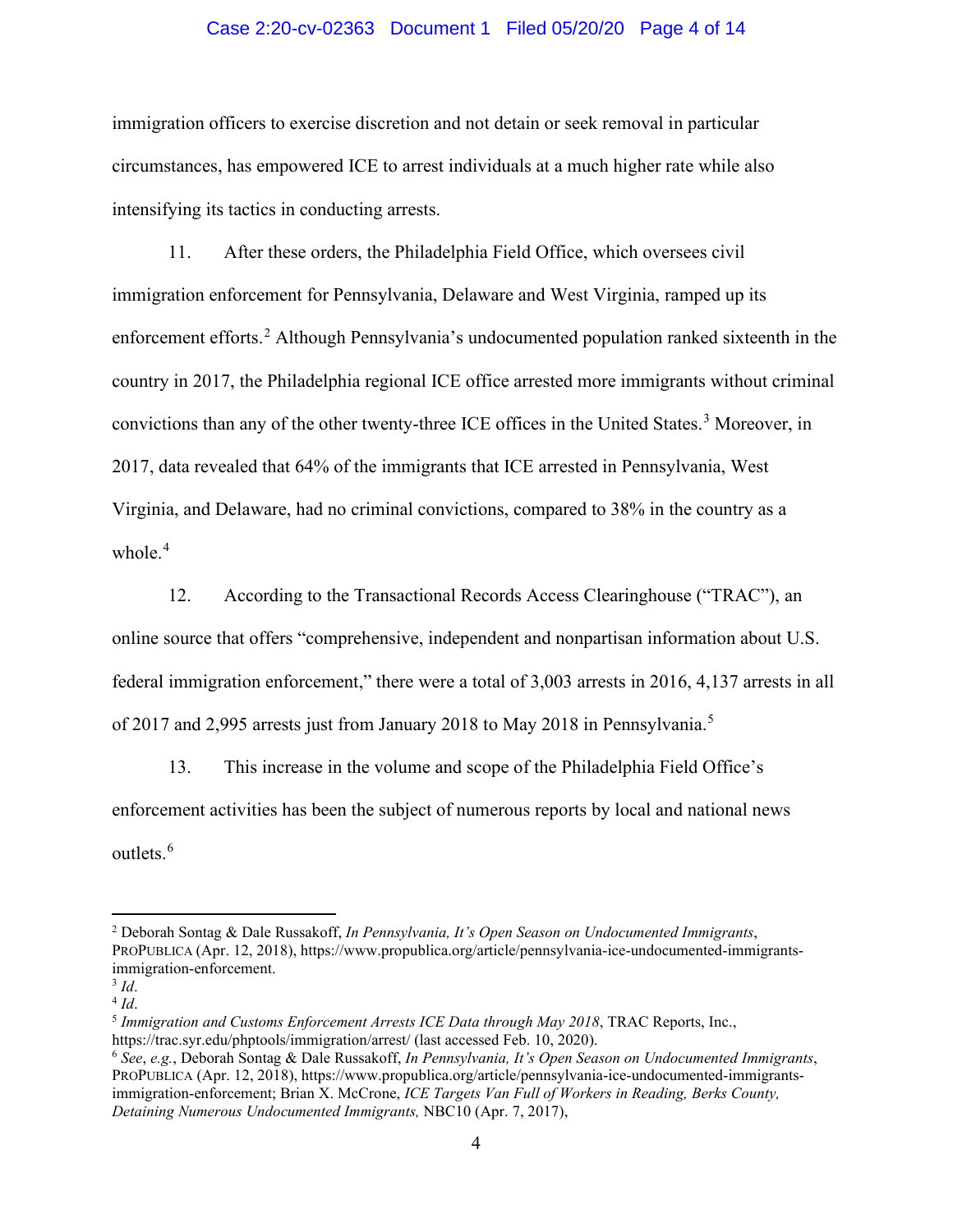## Case 2:20-cv-02363 Document 1 Filed 05/20/20 Page 5 of 14

14. Pennsylvania's steep increase in civil immigration enforcement has attracted attention and elevated public concern.

15. In one incident, witnesses reported that ICE officers raided a Pennsylvania poultry transport company and "lined up Latinos for questioning and asked white employees to lead them to more Latino workers."[7](#page-4-0) Other practices have included pulling over vans of Latino workers. [8](#page-4-1) Other reports have documented instances in which some Pennsylvania state troopers and local police, who are not authorized to enforce civil immigration laws, have collaborated with ICE officers to target immigrants based on their race and ethnicity.<sup>[9](#page-4-2)</sup>

16. According to an investigation by ProPublica and *The Philadelphia Inquirer*, ICE officers operating under the supervision of the Philadelphia Field Office have utilized tactics that have "skirted the law."<sup>[10](#page-4-3)</sup> These tactics include: routinely arresting immigrants encountered by chance during targeted operations, known as "collateral arrests;" informally expanding the definition of categories related to criminality to include immigrants who have traffic tickets or commit infractions too minor to qualify as misdemeanors; or occasionally "stepp[ing] over the

https://www.nbcphiladelphia.com/news/local/ice-targets-vans-full-of-workers-in-reading-berks-county-detainingnumerous-undocumented-workers/11937/; Michael Matza, *248 Foreign Nationals Apprehended in Pa., Del., N.J., W.Va., in Two-Week Sweep by ICE,* PHILADELPHIA INQUIRER (Mar. 13, 2017),

https://www.inquirer.com/philly/news/248-foreign-nationals-apprehended-in-Pa-Del-W-Va-in-two-week-sweep-by-ICE.html.

<span id="page-4-0"></span><sup>7</sup> Kavitha Surana, *How Racial Profiling Goes Unchecked in Immigration Enforcement*, PROPUBLICA (June 8, 2018), https://www.propublica.org/article/racial-profiling-ice-immigration-enforcement-pennsylvania.

<span id="page-4-1"></span><sup>8</sup> Deborah Sontag & Dale Russakoff, *In Pennsylvania, It's Open Season on Undocumented Immigrants*, PROPUBLICA (Apr. 12, 2018), https://www.propublica.org/article/pennsylvania-ice-undocumented-immigrantsimmigration-enforcement.<br><sup>9</sup> Dale Russakoff & Deborah Sontag, *For Cops Who Want to Help ICE Crack Down on Illegal Immigration*,

<span id="page-4-2"></span>*Pennsylvania Is a Free-for-All*, PROPUBLICA (Apr. 12, 2018), https://www.propublica.org/article/pennsylvaniaimmigration-ice-crackdown-cops-free-for-all.

<span id="page-4-3"></span><sup>10</sup> Deborah Sontag & Dale Russakoff, *In Pennsylvania, It's Open Season on Undocumented Immigrants*, PROPUBLICA (Apr. 12, 2018), https://www.propublica.org/article/pennsylvania-ice-undocumented-immigrantsimmigration-enforcement.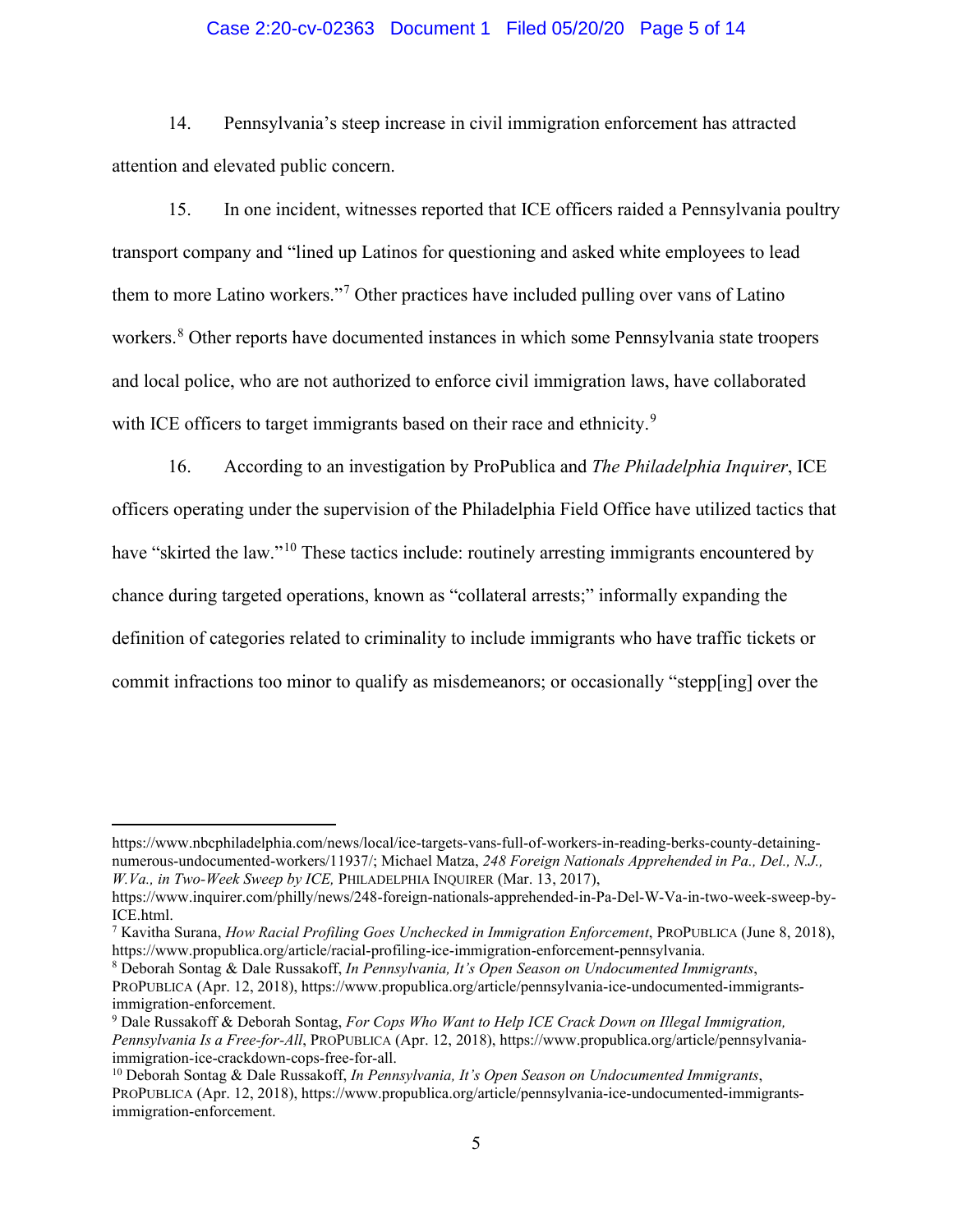### Case 2:20-cv-02363 Document 1 Filed 05/20/20 Page 6 of 14

legal line themselves" by trespassing, conducting warrantless searches, engaging in racial profiling, fabricating evidence, and soliciting bribes.<sup>[11](#page-5-0)</sup>

17. In addition, ICE officers throughout Pennsylvania have arrested immigrants in and around courthouses.<sup>[12](#page-5-1)</sup> A report issued in 2019 by the Center for Social Justice at Temple University's Beasley School of Law found that courthouse personnel collaborated with ICE in thirteen counties throughout Pennsylvania.[13](#page-5-2) In Philadelphia County, lawyers reported witnessing ICE officers arresting immigrants around and inside the Family Court and the Criminal Justice Center.<sup>[14](#page-5-3)</sup> These trends have a chilling effect on the immigrant community causing them to avoid courts out of fear of deportation, thus undermining judicial independence and integrity.[15](#page-5-4) In April 2019, in recognition of the problem, ICE authorities agreed to stop making arrests inside Philadelphia courthouses.<sup>[16](#page-5-5)</sup> However, ICE officers can and are still arresting immigrants immediately outside of Philadelphia courthouses.

18. Despite these reports, ICE provides little public information about the basis for their enforcement actions and the tactics used by officers making immigration arrests.<sup>[17](#page-5-6)</sup> A report conducted by the University of Washington Center for Human Rights notes how ICE and Customs and Boarder Protection ("CBP"), the two primary sub-agencies of DHS, often make it

<span id="page-5-1"></span><span id="page-5-0"></span><sup>&</sup>lt;sup>11</sup> *Id.* 14.<br><sup>12</sup> Patrick Gordon, Kelley Grady & Shaqueil Stephenson, Ctr. for Soc. Justice, Temple Univ. Beasley Sch. of Law, *Obstructing Justice: The Chilling Effect of ICE's Arrests of Immigrants at Pennsylvania Courthouses* (Jan. 30, 2019).

<span id="page-5-2"></span> $\frac{13}{14}$  *Id.* 

<span id="page-5-5"></span><span id="page-5-4"></span><span id="page-5-3"></span><sup>&</sup>lt;sup>15</sup> *Id.* 15 *Id.* 15 *Id.* 15 *Id.* 15 *Id.* 16 *ICE to Cease Arrests in Philly Courthouses, Agree to New Rules of Conduct, says Sheriff's i Department*, PHILADELPHIA INQUIRER (Apr. 5, 2019), https://www.inquirer.com/news/ice-immigration-immigrantscourts-arrests-sheriffs-department-20190405.html. 17 Deborah Sontag & Dale Russakoff, *In Pennsylvania, It's Open Season on Undocumented Immigrants*,

<span id="page-5-6"></span>PROPUBLICA (Apr. 12, 2018), https://www.propublica.org/article/pennsylvania-ice-undocumented-immigrantsimmigration-enforcement.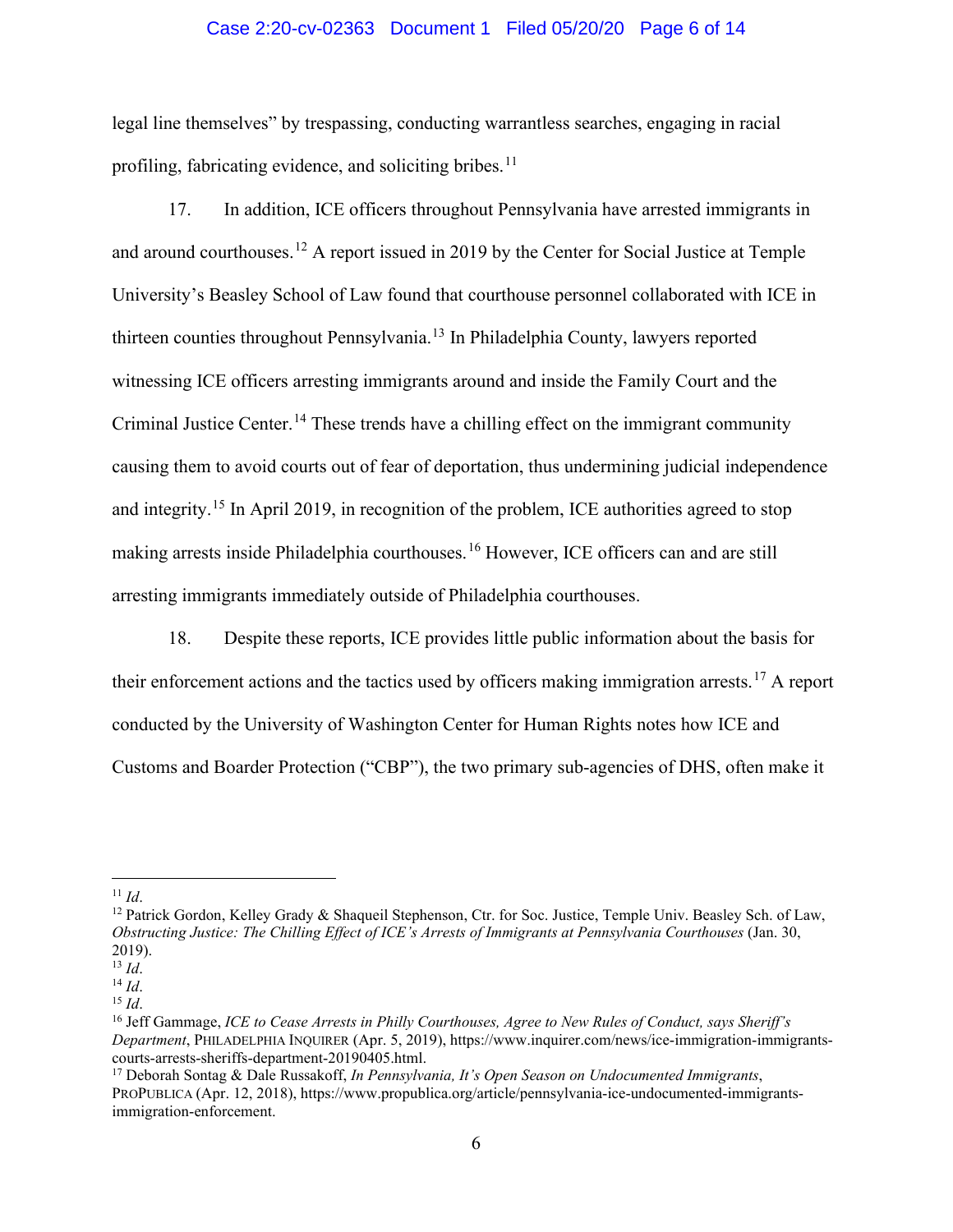### Case 2:20-cv-02363 Document 1 Filed 05/20/20 Page 7 of 14

difficult for the public to obtain information about immigrant enforcement activities.<sup>[18](#page-6-0)</sup> Specifically, ICE and CBP have been known to engage in "anti-transparency practices" and "routinely seek to conceal knowledge of their operations from the public."[19](#page-6-1) 

19. To facilitate the public's understanding of these reports and incidents, Plaintiffs' Request seeks to shed light on the nature of these arrests. The "narrative portion" of the Form I-213 is prepared by the arresting officers for each immigrant placed in removal proceedings and often contains information related to the decision to arrest the immigrant and the details of the arrest, which is why it is an important public record. Publicizing this information will enable the public to better understand the Philadelphia Field Office's immigration enforcement tactics.

# **II. Plaintiffs' FOIA Request**

20. On August 7, 2019, Plaintiffs submitted their Request to ICE via electronic mail, at ICE-FOIA@dhs.gov. *See* 6 C.F.R. § 5.3 (stating that all DHS components "have the capability to receive requests electronically, either through email or a web portal.").

21. The Request seeks "copies of all Form I-213s ("Record of Deportable/Inadmissible Alien") prepared by any agent or employee under the supervision of the Philadelphia Field Office, including all sub-offices, between January 1, 2017 and the present." Exhibit A at 2.

22. The Request includes an application for expedited processing, on the grounds that there is a "compelling need" for the requested records under 6 C.F.R. § 5.5(e) and 5 U.S.C. §  $552(a)(6)(E)(i)$ .

<span id="page-6-1"></span><span id="page-6-0"></span><sup>18</sup> Univ. of Wash. Ctr. for Human Rights, *Secret Police: Access to Information about Immigration Enforcement in the United States* (Dec. 5, 2018), https://jsis.washington.edu/humanrights/2018/12/05/secret-police/. <sup>19</sup> *Id.*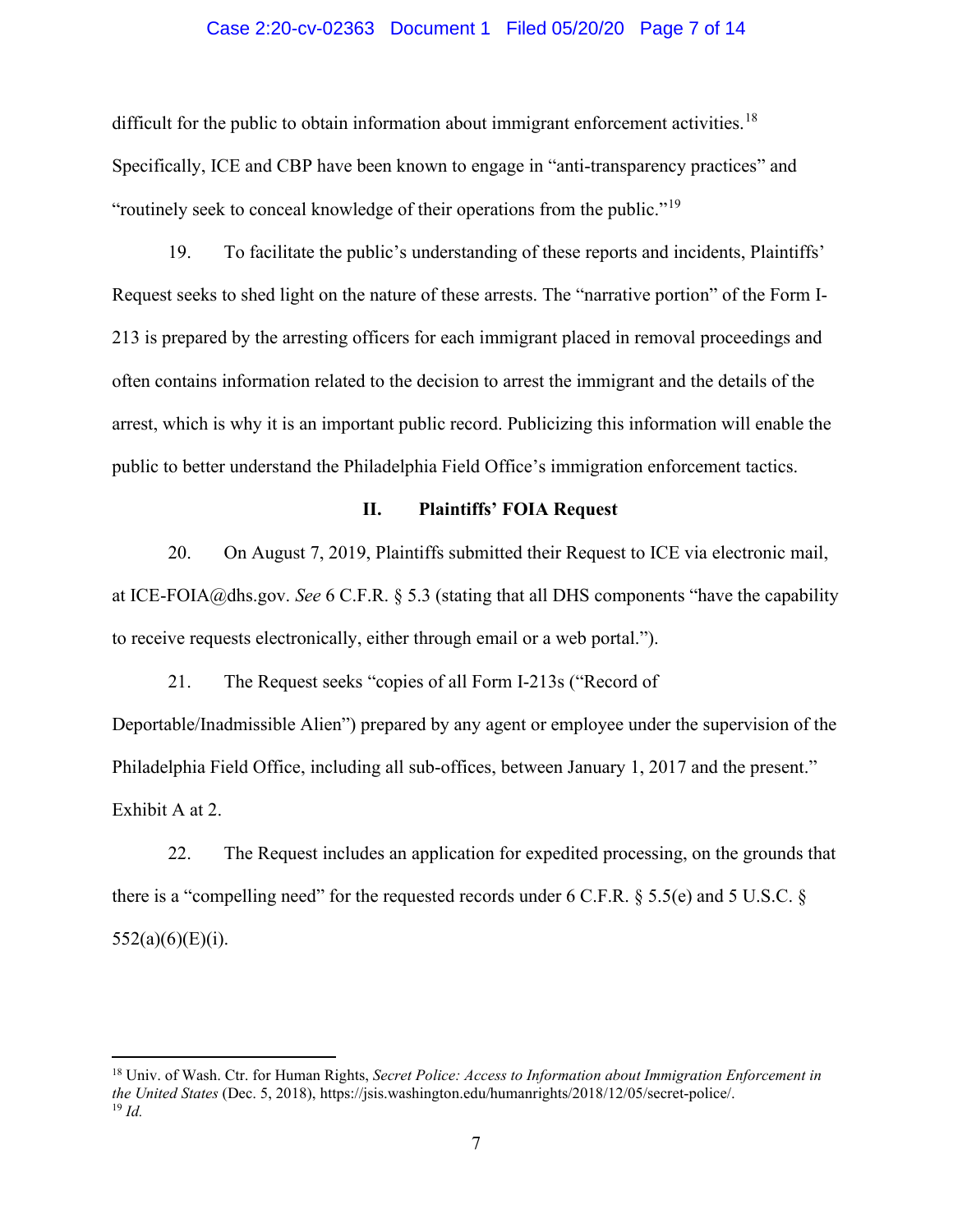## Case 2:20-cv-02363 Document 1 Filed 05/20/20 Page 8 of 14

23. Furthermore, the Request details that the ACLU is primarily engaged in disseminating information within the meaning of 5 U.S.C.  $\S$  552(a)(6)(E)(v), given that a critical and substantial aspect of the ACLU's mission is to obtain information about government activity, analyze that information, and publish and disseminate that information widely to the press and public. *Id.* at 3.

24. The Request also includes an application for a fee waiver or limitation under 5 U.S.C. § 552(a)(4)(A)(iii) on the grounds that disclosure of the requested records is in the public interest and is "likely to contribute significantly to public understanding of the operations activities of the government and is not primarily in the commercial interest of the requester." *Id.*  at 6. In particular, the ACLU emphasized that the Request would significantly contribute to public understanding on a matter of profound public importance about which scant specific information has been made public, *i.e.*, Defendant's local enforcement of immigration laws. *Id.*  at 6-7. The Request also made it clear that the ACLU and FLAC plan to disseminate the information obtained from the Request to the public at no cost. *Id.* 

25. The Request applied for a waiver of search fees under 5 U.S.C. §  $552(a)(4)(A)(ii)(II)$  on the grounds that Plaintiffs qualify as "representatives of the news media" and the records are not sought for commercial use, given the ACLU's non-profit mission and substantial activities to publish information for dissemination to the public, as discussed above. *Supra* ¶ 23.

# **Defendant's Response**

26. On August 8, 2019, ICE granted expedited processing.

27. On August 27, 2019, ICE denied the Request, stating that because the records requested concerned multiple third parties, without "a release, death certificate, or public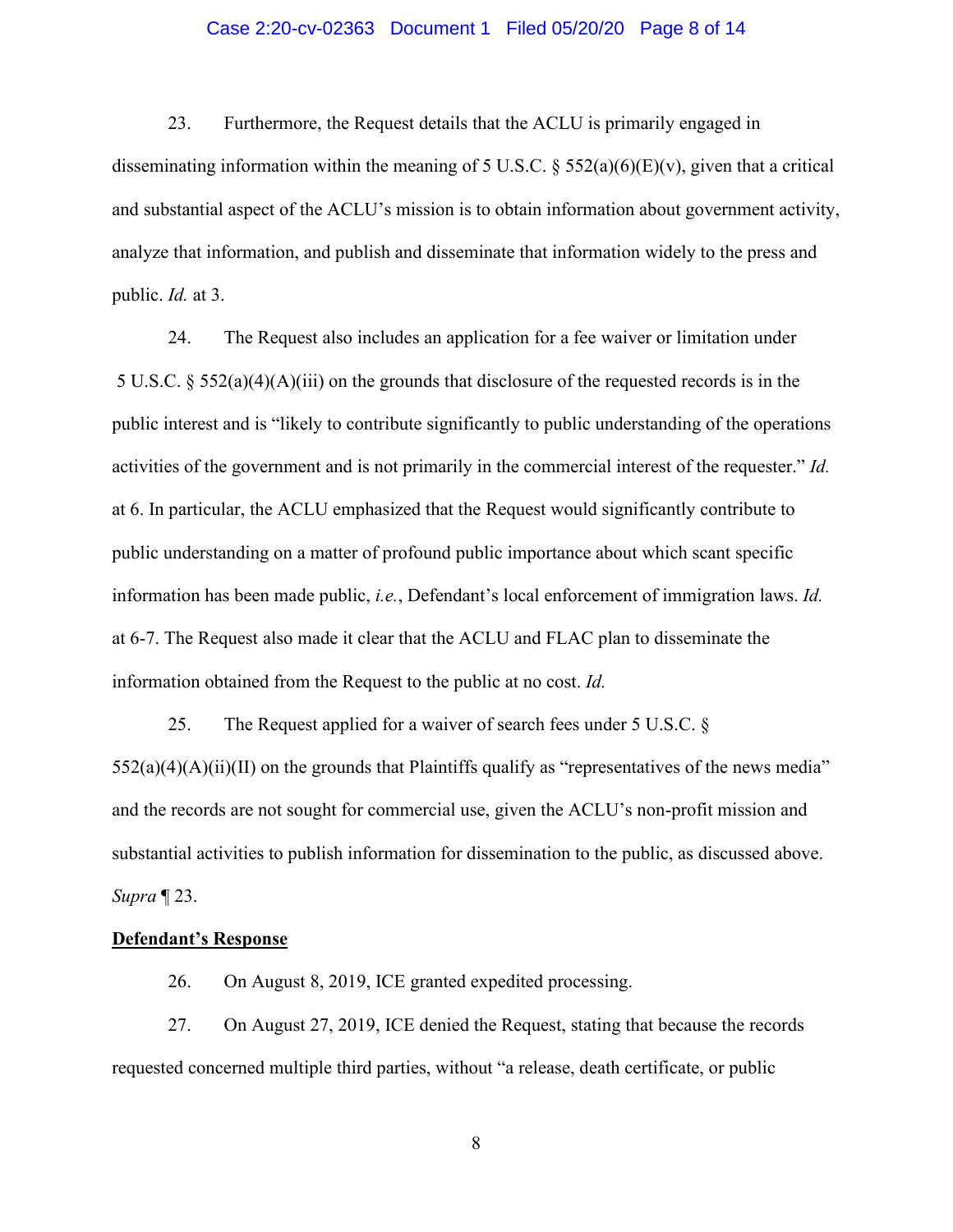#### Case 2:20-cv-02363 Document 1 Filed 05/20/20 Page 9 of 14

justification for release, release of the requested records concerning a third party would result in an unwarranted invasion of personal privacy in violation of the Privacy Act, 5 U.S.C. § 552a."

28. Additionally, ICE stated that third-party records are generally exempt from disclosure under "sections (b)(6) and (b)(7)(C) of the Freedom of Information Act, 5 U.S.C. § 552." A copy of the August 27, 2019 letter is attached as Exhibit B.

# **Appeal**

29. On September 17, 2019, Plaintiffs appealed ICE's denial of the Request ("the Appeal"), arguing that the privacy provisions of both Acts cited in ICE's denial are not absolute and must be weighed against the public interest in disclosure of the requested information.

30. As explained in the Appeal, the Request *followed* multiple news reports of ICE's legally questionable enforcement activities and as such, the public interest in access to the requested information is exceedingly strong.

31. Plaintiffs' Appeal also noted that federal courts have repeatedly ordered government agencies to provide Form I-213s in response to FOIA requests.

32. The Appeal requested that "DHS conduct an adequate search and disclose all responsive records in an expeditious manner."

33. Finally, the Appeal stated that pursuant to 5 U.S.C.  $\S$  552(a)(6)(A)(ii), DHS was required to respond within 20 working days. A copy of the Plaintiffs' appeal is attached as Exhibit C.

#### **ICE Response to Appeal**

34. Defendant has a legal duty to determine whether to comply with an appeal within twenty working days after receiving the appeal, and, if denying the appeal in whole or in part, to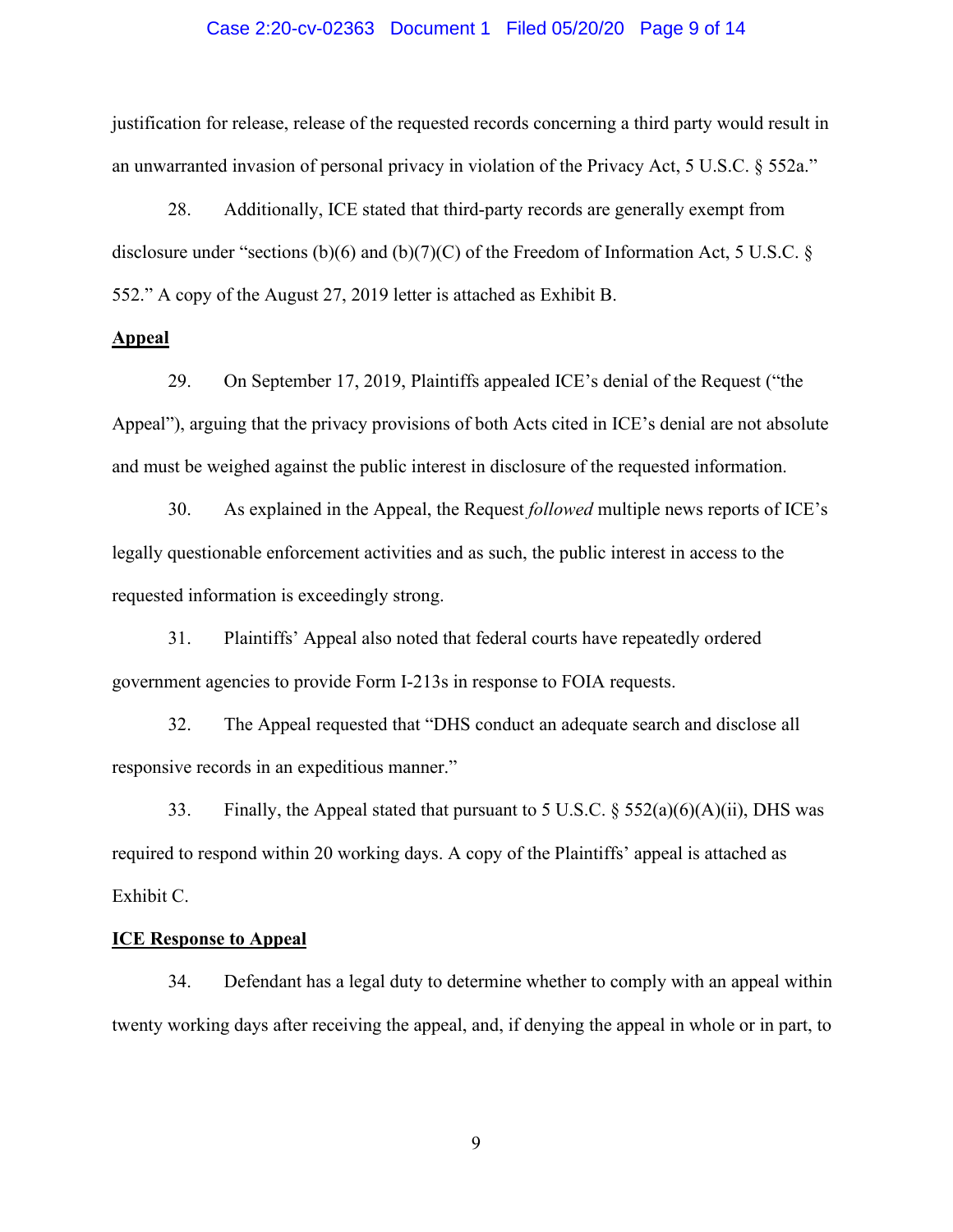### Case 2:20-cv-02363 Document 1 Filed 05/20/20 Page 10 of 14

notify the requester of that determination and of the provisions for judicial review. 5 U.S.C. §  $552(a)(6)(A)(ii)$ .

35. DHS acknowledged receipt of the Appeal on September 17, 2019 in a letter sent by email. A copy of the September 17, 2019 letter is attached as Exhibit D.

36. On October 16, 2019, ICE denied Plaintiffs' appeal and administratively closed the Request.

37. In its letter, ICE stated "[a]fter a careful review of your FOIA request and the administrative history, ICE has determined that your request is unduly burdensome." ICE stated that any responsive records that may exist are located in A-files, which "must be manually searched as the agency has no way of electronically retrieving the signed I-213s forms." ICE estimated that it would have to manually search thousands of A-files, amounting to an unduly burdensome task. A copy of the October 16, 2019 letter is attached as Exhibit E.

38. In denying the Request, ICE has withheld records contrary to the requirements of the FOIA statute and frustrated Plaintiffs' effort to collect information of public importance.

39. Plaintiffs have exhausted administrative remedies against Defendant and seek judicial review under 5 U.S.C. § 552(a)(4)(B).

# **III. Ongoing Public Interest in Civil Immigration Enforcement in Pennsylvania**

40. Since the Request was filed in August 2019, there continues to be strong public interest in the requested records regarding civil immigration enforcement in Pennsylvania.

41. For instance, on February 11, 2020, ICE officers arrested and detained a pregnant woman dropping off her daughter to her school in South Philadelphia.<sup>[20](#page-9-0)</sup> This arrest occurred

<span id="page-9-0"></span><sup>20</sup> Maddie Hanna, *Concern Rises Following ICE Arrest of Mother After she Dropped Off Child at South Philly*  School, PHILADELPHIA INQUIRER (Feb. 18, 2020), https://www.inquirer.com/news/undocumented-immigrant-icearrest-school-philadelphia-kirkbride-elementary-20200218.html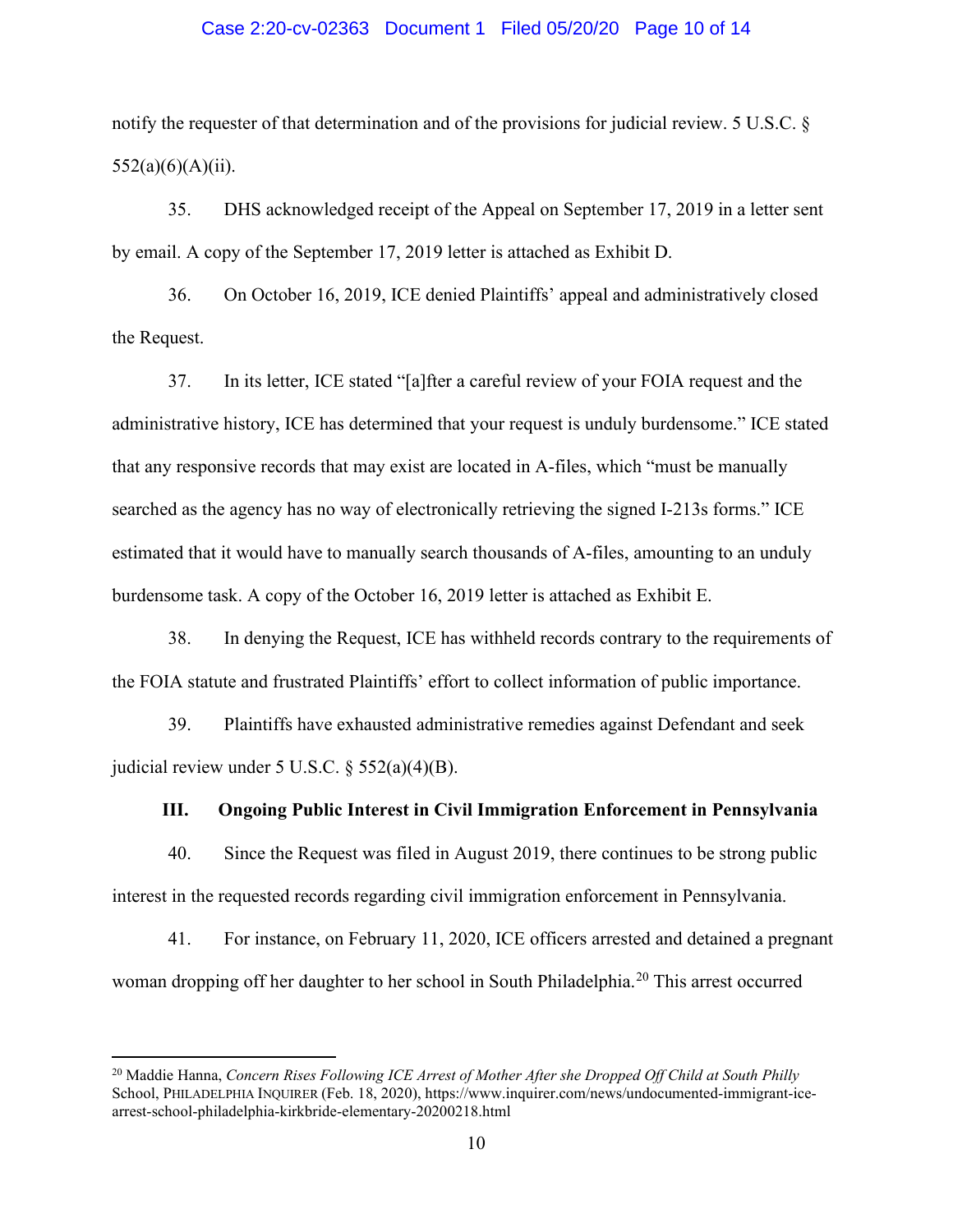### Case 2:20-cv-02363 Document 1 Filed 05/20/20 Page 11 of 14

despite ICE's own policy guidance, which directs officers to avoid arresting people at "sensitive locations," including areas at or near schools. $21$ 

42. ICE has also continued to target and arrest people in previously safe locations like courthouses, pushing local county officials to take action. In early March, Northampton County Executive Lamon McClure issued an Executive Order banning ICE arrests of criminal defendants within Northampton County unless a warrant is first provided to the Sheriff and Jail. $^{22}$  $^{22}$  $^{22}$ 

43. In short, all available information paints a concerning picture of Defendant's local immigration operations. The public has a right to know the true scope of those operations.

44. The public interest in the requested information is particularly high given recent local and national news coverage scrutinizing the tactics of the Philadelphia Field Office and determination that some tactics have "skirted the law."<sup>[23](#page-10-2)</sup> Disclosure of the requested records would facilitate the public's understanding of immigration enforcement across the region.

PROPUBLICA (Apr. 12, 2018), https://www.propublica.org/article/pennsylvania-ice-undocumented-immigrantsimmigration-enforcement; Brian X. McCrone, *ICE Targets Van Full of Workers in Reading, Berks County, Detaining Numerous Undocumented Immigrants,* NBC10 (Apr. 7, 2017),

<span id="page-10-0"></span><sup>&</sup>lt;sup>21</sup> Memorandum from David V. Aguilar, Deputy Comm'r, U.S. Customs & Border Prot., "U.S. Customs and Border Protection Enforcement Actions At or Near Certain Community Locations" (Jan. 18,

<sup>2013),</sup> https://foiarr.cbp.gov/docs/Policies\_and\_Procedures/2013/826326181\_1251/1302211111\_CBP\_Enforcement \_Actions\_at\_or\_Near\_Certain\_Community\_Locations\_%7BSigned\_M.pdf; Memorandum from John Morton, Dir., U.S. Immigration & Customs Enf't, "Enforcement Actions at or Focused on Sensitive Locations" (Oct. 24, 2011), https://www.ice.gov/doclib/ero-outreach/pdf/10029.2-policy.pdf.

<span id="page-10-1"></span><sup>22</sup> Cty. of Northampton, Exec. Order 20-28 (Mar. 3, 2020),

<span id="page-10-2"></span>https://www.northamptoncounty.org/CTYEXEC/Documents/0030320%20Executive%20Order%2020%2028.pdf. <sup>23</sup> *See*, *e.g.*, Deborah Sontag & Dale Russakoff, *In Pennsylvania, It's Open Season on Undocumented Immigrants*,

https://www.nbcphiladelphia.com/news/local/ice-targets-vans-full-of-workers-in-reading-berks-county-detainingnumerous-undocumented-workers/11937/; Michael Matza, *248 Foreign Nationals Apprehended in Pa., Del., N.J., W.Va., in Two-Week Sweep by ICE,* PHILADELPHIA INQUIRER (Mar. 13, 2017),

https://www.inquirer.com/philly/news/248-foreign-nationals-apprehended-in-Pa-Del-W-Va-in-two-week-sweep-by-ICE.html.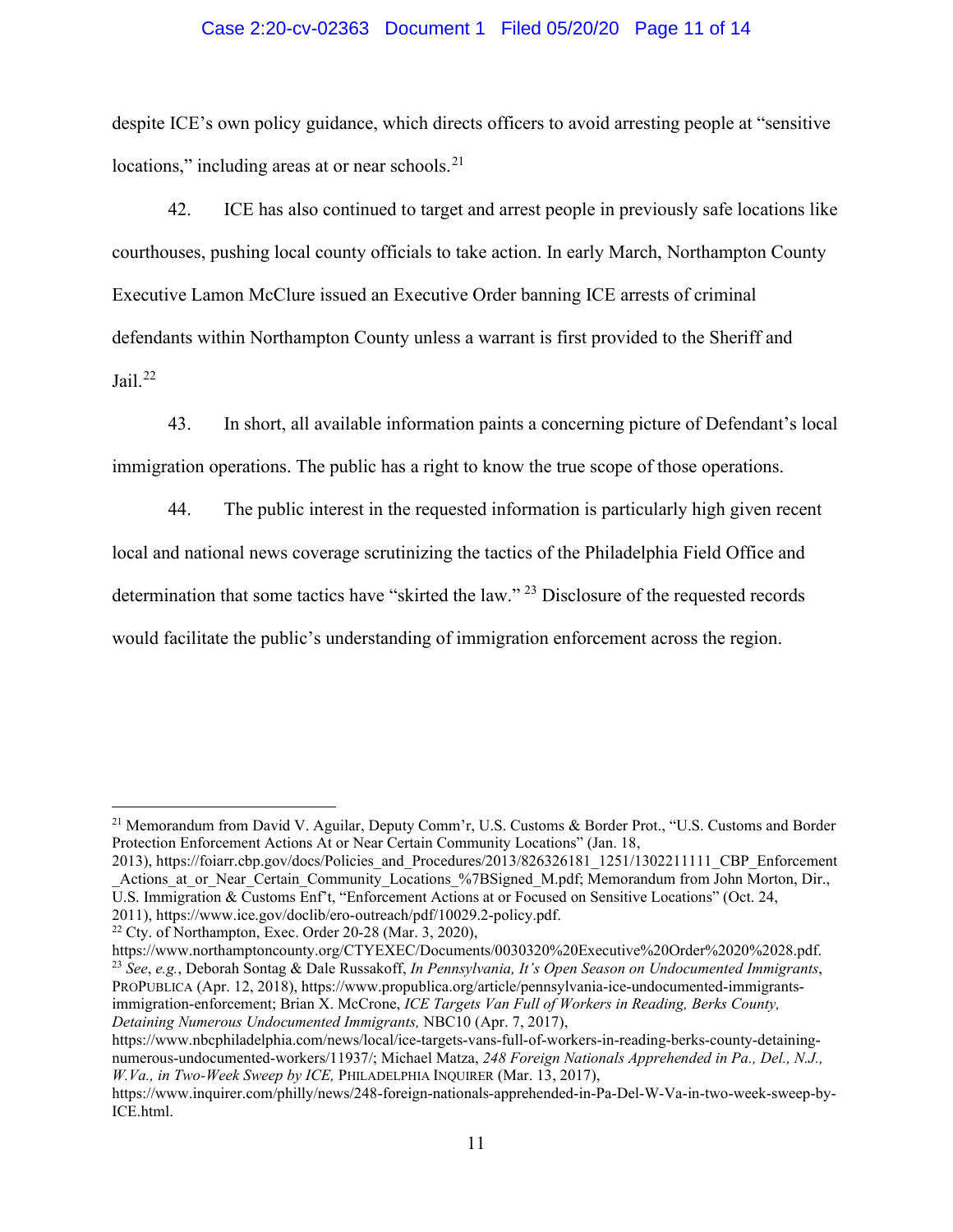# **CAUSES OF ACTION**

# **FIRST CLAIM FOR RELIEF**

#### **Violation of FOIA for Failure to Disclose Records Responsive to Plaintiffs' Request**

45. Plaintiffs repeat, re-allege and incorporate the allegations in the foregoing paragraphs as though fully set forth herein.

46. Defendant has unlawfully withheld records requested by Plaintiffs pursuant to 5 U.S.C. § 552.

47. Defendant was obligated under 5 U.S.C. § 552(a)(3) to conduct a reasonable search for records responsive to Plaintiffs' requests and to issue a determination concerning Plaintiffs' requests within the time period set forth in 5 U.S.C.  $\S$  552(a)(6)—twenty working days, to be extended by no more than 10 working days in the event that the agency finds the existence of "unusual circumstances."

48. Defendant has failed to make a reasonable effort to search for records sought by the Request, and that failure violates FOIA, 5 U.S.C. § 552(a)(3) and Defendant's corresponding regulations, *see* 6 C.F.R. § 5.4

49. Defendant has failed to promptly make available the records sought by the Request and that violates FOIA, 5 U.S.C. § 522(a)(6)(A), and Defendant's corresponding regulations, *see* 6 C.F.R. § 5.6.

50. Defendant has violated 5 U.S.C. § 552(a)(3) by withholding disclosable records in its possession that are not exempt from disclosure under 5 U.S.C. §§ 552(b)(6), 552(b)(7)(C),  $552(b)(7)(E)$ .

51. On information and belief, Defendant currently has possession, custody, or control of the requested records.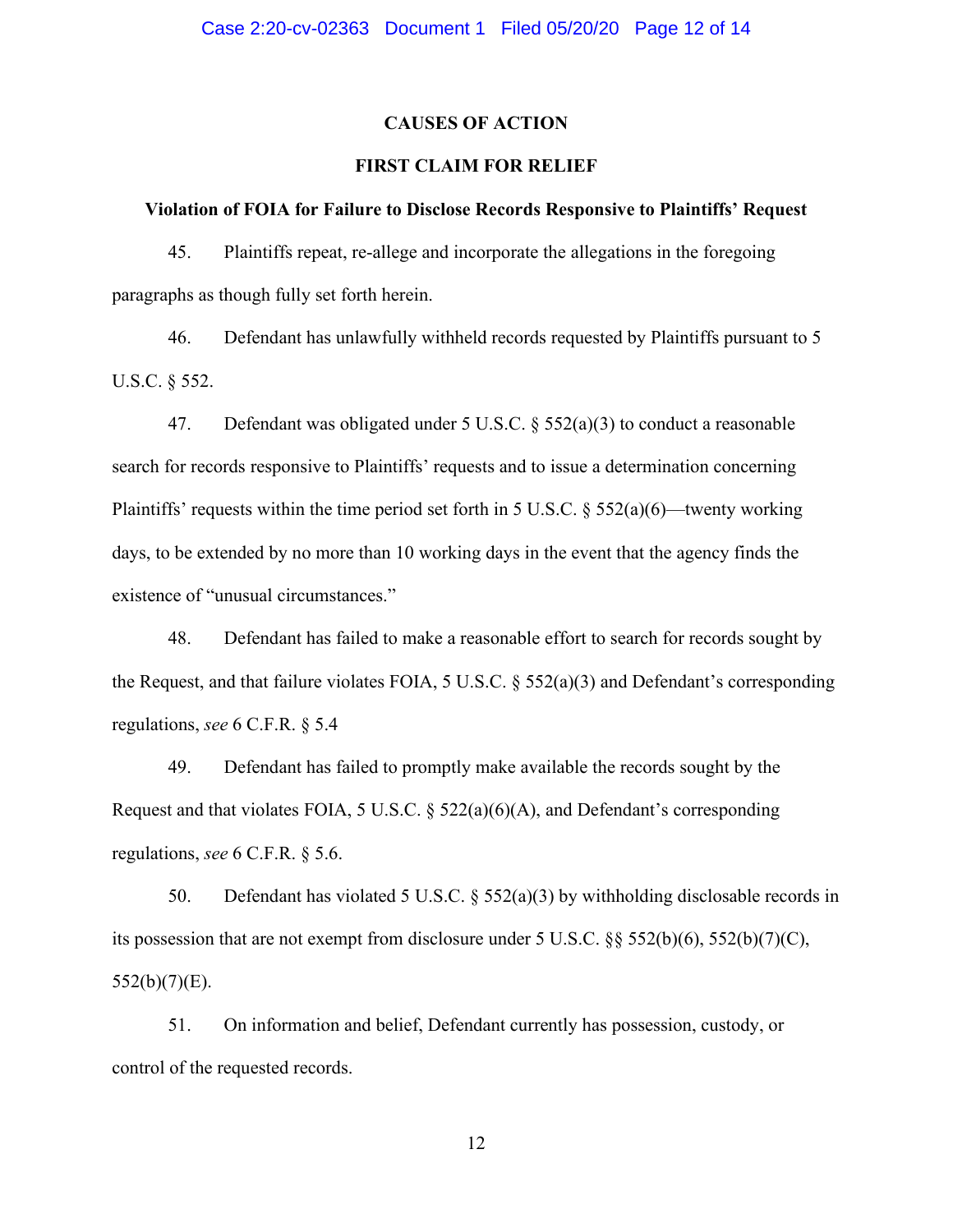# Case 2:20-cv-02363 Document 1 Filed 05/20/20 Page 13 of 14

52. By failing to adequately search for, disclose and release the requested records,

Defendant has violated Plaintiffs' rights to agency records under 5 U.S.C. § 552.

# **SECOND CLAIM FOR RELIEF**

# **Defendant Improperly Denied or Has Not Responded to Plaintiffs' Request for a Fee Waiver**

53. Plaintiffs repeat, re-allege, and incorporate the allegations in the foregoing paragraphs as though fully set forth herein.

54. Defendant ICE has not responded to Plaintiffs' request for a fee waiver for the August 2019 Request.

55. Plaintiffs have exhausted their administrative remedies with request to a fee waiver from Defendant ICE for the August 2019 FOIA Request.

56. Defendant has violated Plaintiffs' right to fee waiver under 5 U.S.C. §

 $552(a)(4)(A)(iii)$  and  $5 U.S.C. § 552(a)(4)(A)(ii)(II)$  and under Defendant's own regulations, 6

C.F.R. 5.11(k), for Plaintiffs' August FOIA request.

### **REQUESTED RELIEF**

WHEREFORE, Plaintiffs pray that this Court:

1. Assume jurisdiction over this matter;

2. Declare that Defendant violated FOIA by unlawfully withholding the requested records and by failing to respond to or denying the request for a fee waiver;

3. Order Defendant to immediately conduct a search of any and all responsive records to Plaintiffs' August 2019 FOIA Request and demonstrate that it employed search methods reasonably likely to lead to the discovery of records responsive to Plaintiffs' FOIA requests, including production of "FOIA Search Staffing Sheets" for all searchers;